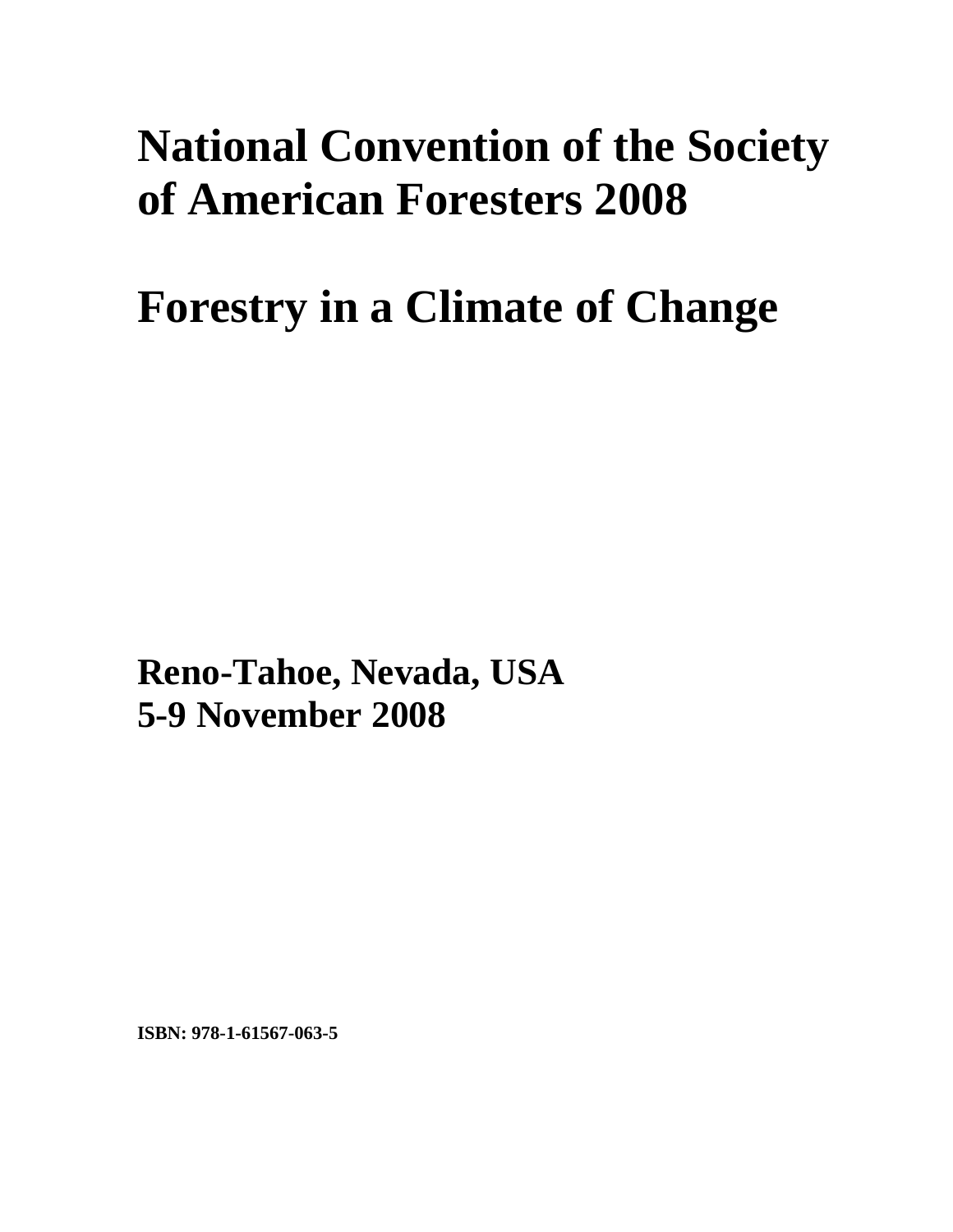## **Printed from e-media with permission by:**

Curran Associates, Inc. 57 Morehouse Lane Red Hook, NY 12571 **[www.proceedings.com](http://www.proceedings.com/)**

**Some format issues inherent in the e-media version may also appear in this print version.** 

Copyright© (2008) by the Society of American Foresters All rights reserved.

Printed by Curran Associates, Inc. (2009)

For permission requests, please contact the Society of American Foresters at the address below.

Society of American Foresters 5400 Grosvenor Lane Bethesda, Maryland 20814-2198

Phone: (301) 897-8720

safweb@safnet.org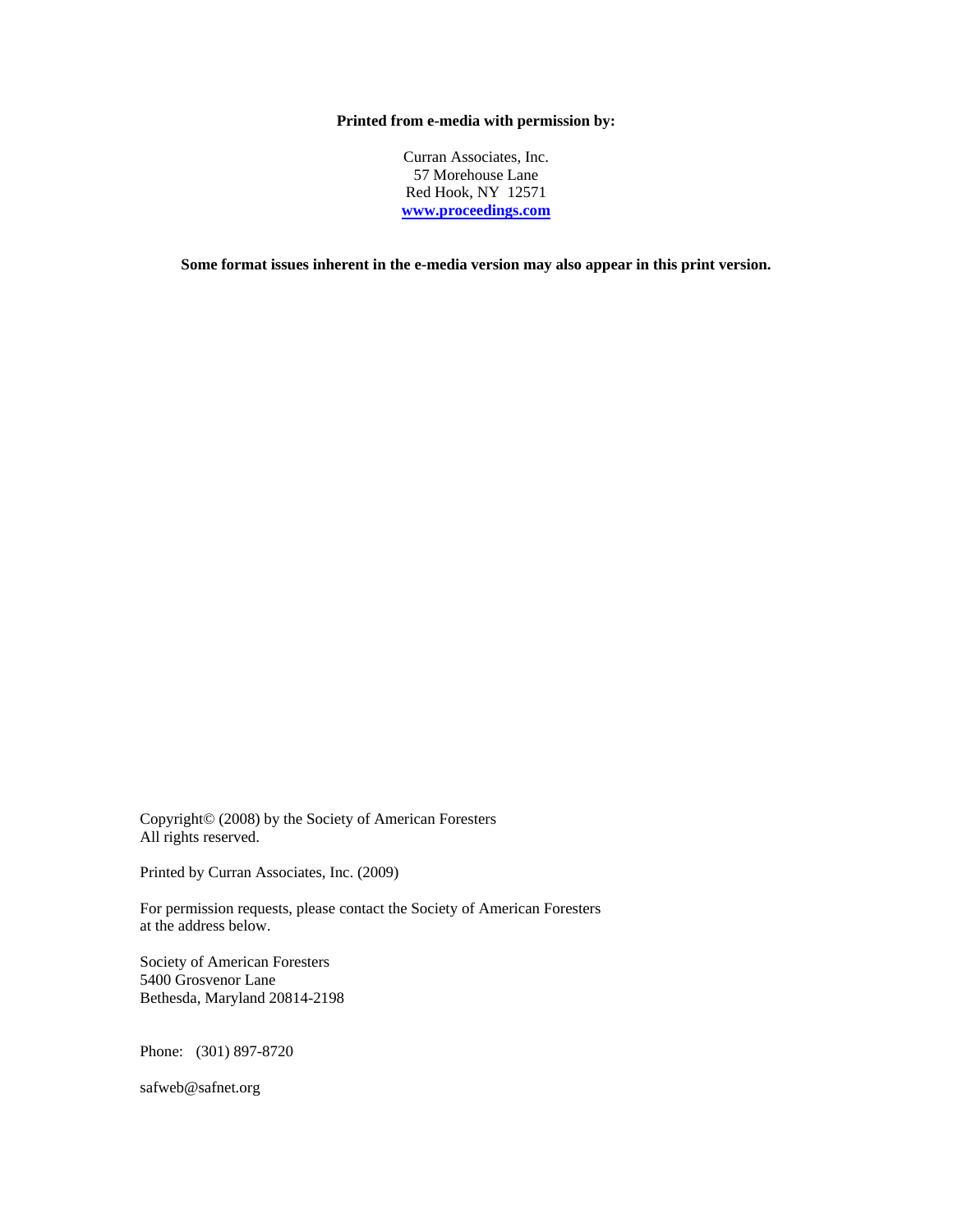## **TABLE OF CONTENTS**

| Jay D. Miller, Hugh D. Safford                                                                                                                        |  |
|-------------------------------------------------------------------------------------------------------------------------------------------------------|--|
| Mary J. Coulombe                                                                                                                                      |  |
| Elaine Oneil                                                                                                                                          |  |
| Multi-state Forest Carbon Storage Estimates: Baselines, Balances and Catastrophic Losses  46<br>Michael K. Crosby, Thomas G. Matney, Emily B. Schultz |  |
|                                                                                                                                                       |  |
| Emily B. Schultz, Thomas G. Matney, Stephen C. Grado, John W. Jones, Donald Grebner, Patrick A. Glass                                                 |  |
| Robert A. York                                                                                                                                        |  |
| Current Opportunities, Challenges and Incentives to the Use of Woody Biomass as a Feedstock for                                                       |  |
| Francisco X. Aguilar                                                                                                                                  |  |
| Hugh Bigsby                                                                                                                                           |  |
| Integrating Private and Public Forestry: Private Forest Landowner Research in Southern Illinois  108<br>Courtney G. Flint, Jake Hendee                |  |
| Tom Hinthorne                                                                                                                                         |  |
| Growth and Photosynthetic Response of Hardwoods to Fertilization and Ground Cover Seeding Rates                                                       |  |
| J.A. Franklin, D.S. Bucklev                                                                                                                           |  |
| Philip Rigdon                                                                                                                                         |  |
|                                                                                                                                                       |  |
| Zhu H. Ning, Thomas Doyle, Kamran Abdollahi                                                                                                           |  |
| Michael De Lasaux, Gary Nakamura                                                                                                                      |  |
| Calder M. Hibbard, Michael A. Kilgore, Paul V. Ellefson                                                                                               |  |
|                                                                                                                                                       |  |
| Yadong Qi, Shuju Bai, Thomas C. Vogelmann, Gordon M. Heisler                                                                                          |  |
| Tim Burke, Rob Jeffers, Sean Curtis                                                                                                                   |  |
| Army Forestry: Creating A Training Missionscape with Sustainable Forest Management                                                                    |  |
| Malcolm Boswell                                                                                                                                       |  |
| What do ACUBs Do for Us? Forest Management and the Army Compatible Use Buffer Program  304<br>Malcolm Boswell                                         |  |
| Joseph Roise, Lindsay Hannum                                                                                                                          |  |
| Dayne Barron, David Lile                                                                                                                              |  |
| Rajesh Koirala, Kalpana Giri, Bharat Pokharel                                                                                                         |  |
| Barbara Patterson                                                                                                                                     |  |
| Constance Best                                                                                                                                        |  |
| Melissa H. Friedman, Michael G. Andreu                                                                                                                |  |
| <b>William Stewart</b>                                                                                                                                |  |
| Measuring the Competitiveness of Canadian Pulp and Paper in the US Market Reveals Needs for                                                           |  |
| Xiaoli Tang, Shashi Kant, Susanna Laaksonen-Craig, Emmanuel R. Asinas                                                                                 |  |